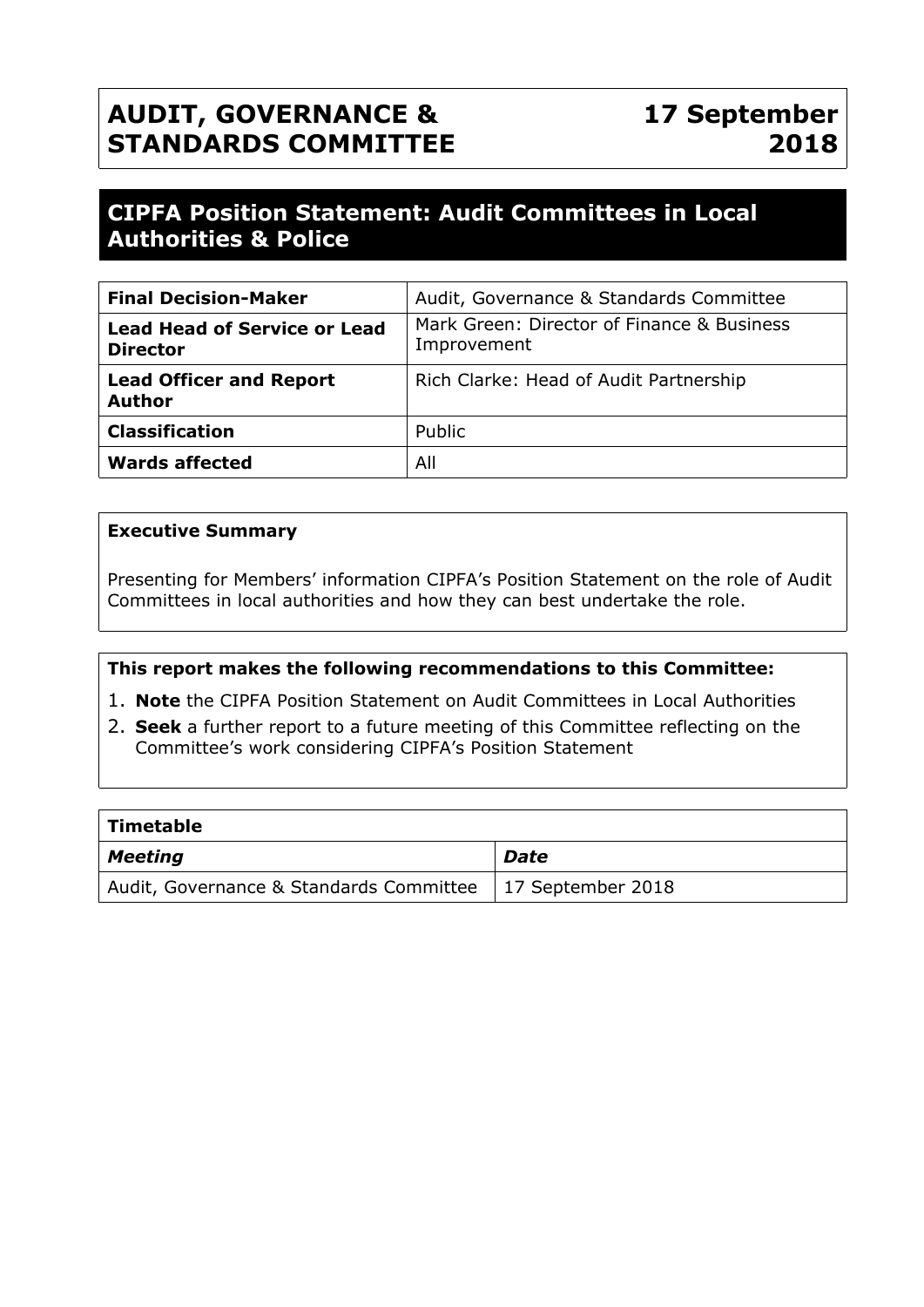#### **1. INTRODUCTION AND BACKGROUND**

- 1.1 In May 2018 the Chartered Institute of Public Finance & Accountancy (CIPFA) published its Position Statement on Audit Committees (the **Statement**). The **Statement** supersedes a version from 2013 and draws on a broad range of national and international research, including a largescale survey of local authorities completed in late 2016.
- 1.2 The **Statement** is not binding. Local authorities do not need to consider its content or reflect on their approach to governance as a result. However, CIPFA are recognised standards-setters for local government on various governance issues. These include the Financial Statements and (with SOLACE) the *Delivering Good Governance in Local Government Framework* that guides the Annual Governance Statement. Therefore the **Statement** represents a good quality guide on what forms leading practice, as compiled by a reputable and influential source.
- 1.3 We include the **Statement** in full at Appendix 1. At three pages, it provides a good, brief review of good practice in an effective local authority audit committee. The **Statement** accompanies a more detailed practical guidance document but, as a paid-for publication, we cannot circulate that full guide as part of public committee papers. However, we have bought the full document and will use it in preparing supporting materials (such as the Member briefing that precedes this Committee meeting) and share with individual Members as sought.

#### **2. AVAILABLE OPTIONS**

- 2.1 As noted, the **Statement** is not compulsory and local authorities are free to set up and run their audit committees as they see fit without referring to its guidance. Therefore, the Committee could take no action.
- 2.2 Alternatively, the Committee could take the opportunity presented by publication of an authoritative statement on best practice to consider its effectiveness. That would be a slightly longer project leading up to a report later in the year. That Report may provide some reflection on how the Committee works and include recommendations seeking to improve or preserve its effectiveness.

#### **3. PREFERRED OPTION AND REASONS FOR RECOMMENDATIONS**

3.1 The Council's Local Code of Corporate Governance – approved by this Committee in June 2017 – sets out the Council's aim to: "secure continuous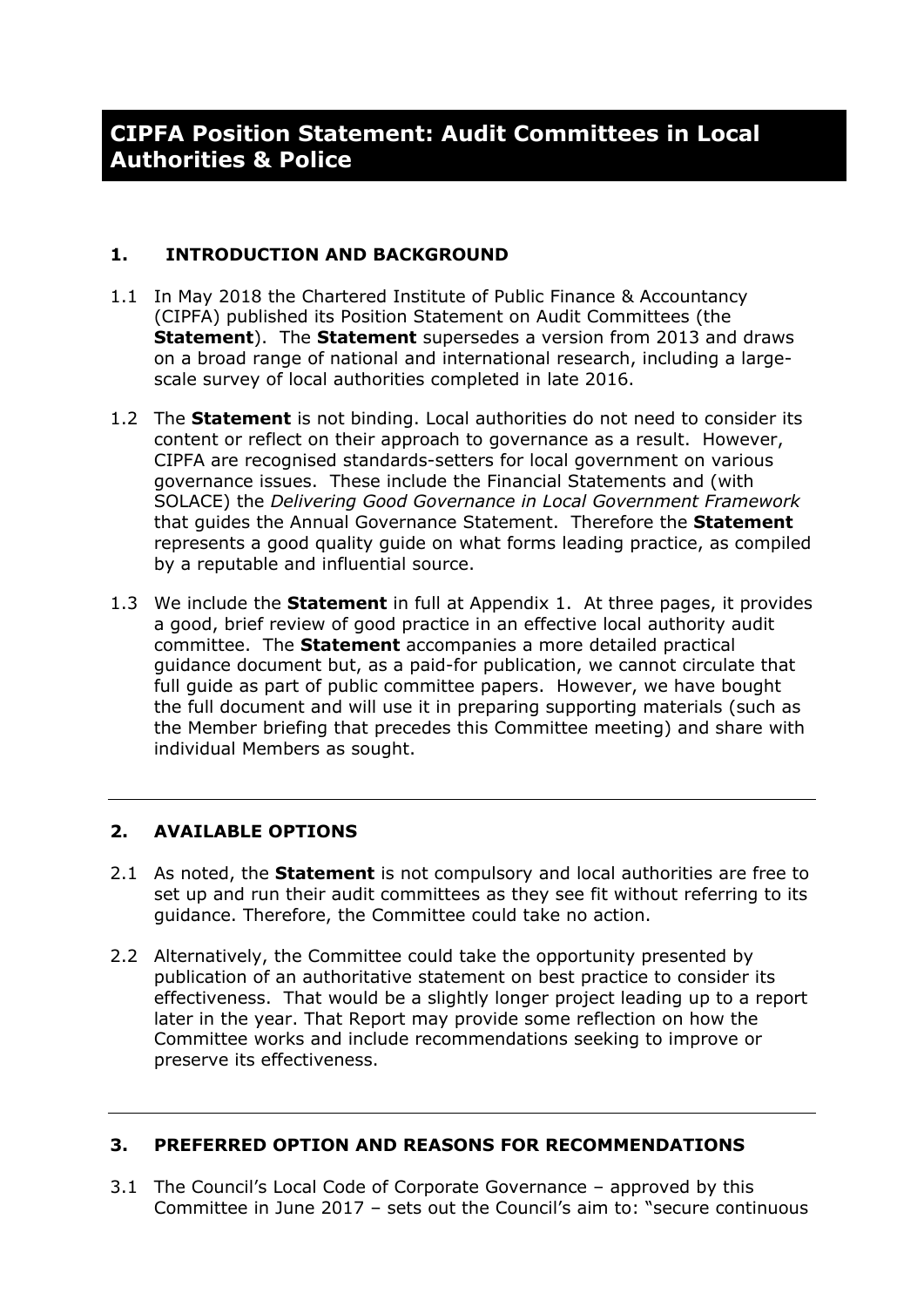improvement in the way in which [our] functions are exercised." In that spirit, the Committee should feel able to reflect periodically on its effectiveness. The **Statement** offers a robust, externally valid, outline to help support that reflection.

### **4. RISK**

4.1 This report is principally for information and has no direct risk management implications. Any implications that arise from reflecting on the Committee's effectiveness will be in future reporting.

#### **5. CONSULTATION RESULTS AND PREVIOUS COMMITTEE FEEDBACK**

5.1 Not applicable; the **Statement** is a new publication.

#### **6. NEXT STEPS: COMMUNICATION AND IMPLEMENTATION OF THE DECISION**

6.1 If the Committee agree to commission future reports on this topic we will strive to ensure their completion on timing the Committee advises.

#### **7. CROSS-CUTTING ISSUES AND IMPLICATIONS**

| <b>Issue</b>                                       | <b>Implications</b>                                                                                                                                                                                                                                  | Sign-off                                      |
|----------------------------------------------------|------------------------------------------------------------------------------------------------------------------------------------------------------------------------------------------------------------------------------------------------------|-----------------------------------------------|
| <b>Impact on</b><br>Corporate<br><b>Priorities</b> | Accepting the recommendations potentially<br>offers a way to ensure continuous improvement<br>to the Council's governance. Good governance<br>will help with effective delivery of Council<br>priorities.                                            | [Head of<br>Service or<br>Manager]            |
| <b>Risk</b><br><b>Management</b>                   | Section 4 of this report refers.                                                                                                                                                                                                                     | [Head of<br>Service or<br>Manager]            |
| <b>Financial</b>                                   | The proposals set out here, if adopted, would<br>be funded through existing resources.<br>Specifically, through part use of the<br>'consultancy' audit budget allowance set out in<br>the Audit & Assurance plan agreed by Members<br>in March 2018. | [Section 151<br>Officer &<br>Finance<br>Team] |